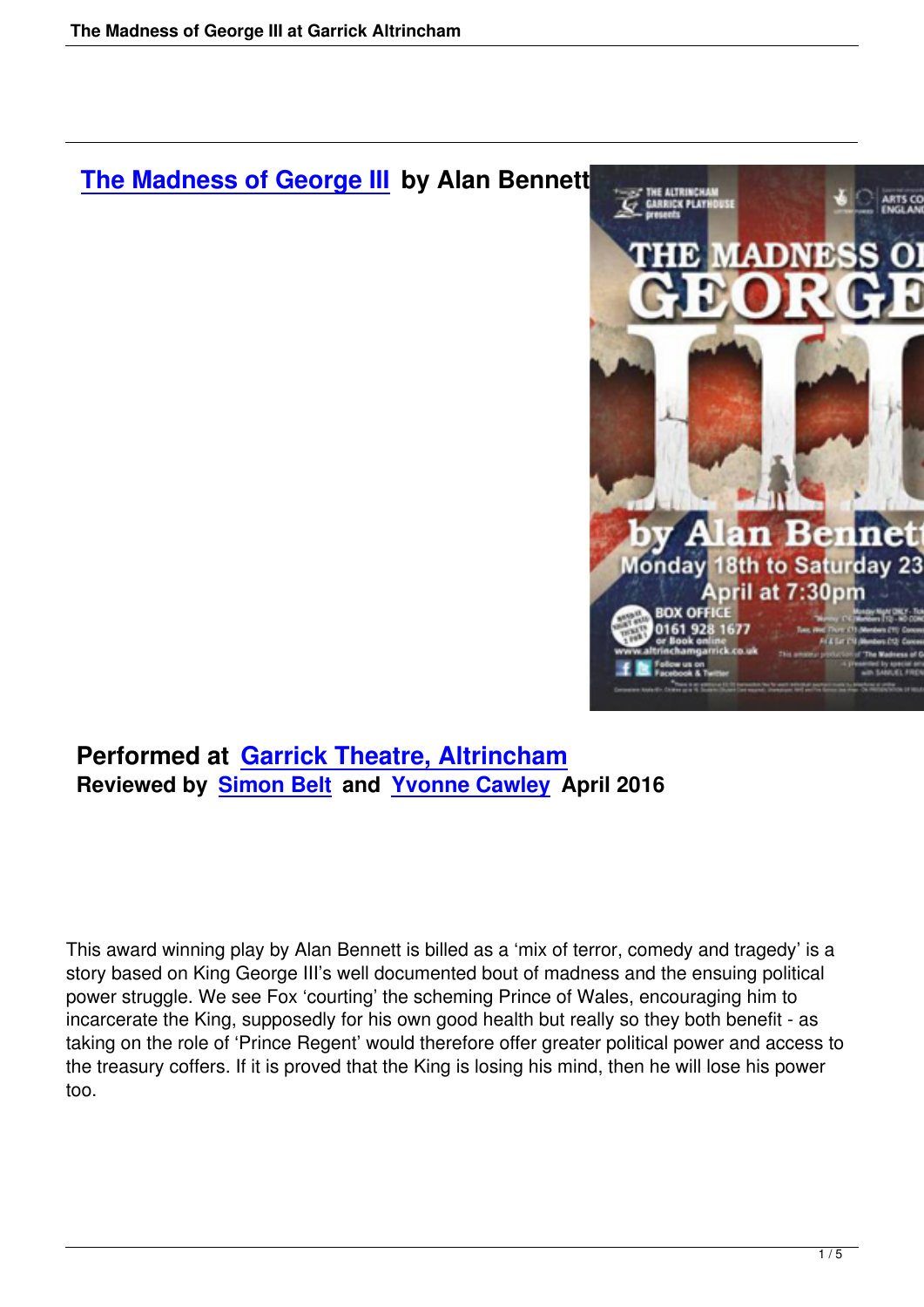The King, played brilliantly by **Nick Sample** is subjected to the indignity of constant prodding & poking – both mental and physical torture - from a team of Quacks (Doctors, including the King's own physician and one conveniently provided by the Prince of Wales). Some of the barbaric procedures include being bled, blistered and restrained, the stools from his bedpan being examined as a constant talking point, being tied to a chair and straight jacketed. None can determine the exact cause of the problem, and each has his own reason to determine madness or not!

Sat in the delightful **Garrick Theatre** in the week of Queen Elizabeth II's 90th birthday, and being invited to look into the political manoeuvrings between an emerging Parliament and the Court of a declining Monarchical institution was certainly poignant. The modern, inviting, and very friendly Garrick contrasted starkly with the stage setting stripped bare to show the cold and calculating harshness of King George III's decline into madness. Although not fully explored in the script, Alan Bennett's continual references to America's independence from Britain that so troubled King George III, was the contextual backdrop reminding the audience of a wider decline Britain is to experience, what what.

In the First Act the comic lines seemed to miss their mark and poignancy, perhaps because of first night timing issues or more worryingly the cast lacked conviction that they were truly funny – the swearing and name calling did though go down well. As the play progressed however, the timing seemed to click and lines were delivered more naturally and with confidence, gratefully received by the audience. Some jokes/puns were extremely subtle and very well thought through, and deftly weaved into the story. King George III's literal piss take of his GP's references to the contents of his chamber pot (Piss/Pitt the Elder & Younger) were a blast and opened up the convenient and catch-all diagnosis of his madness to scepticism, as his character was given depth and warmth. There were quite a lot of references to the King's bodily functions but they worked well, and besides toilet humour well done never fails to raise a giggle.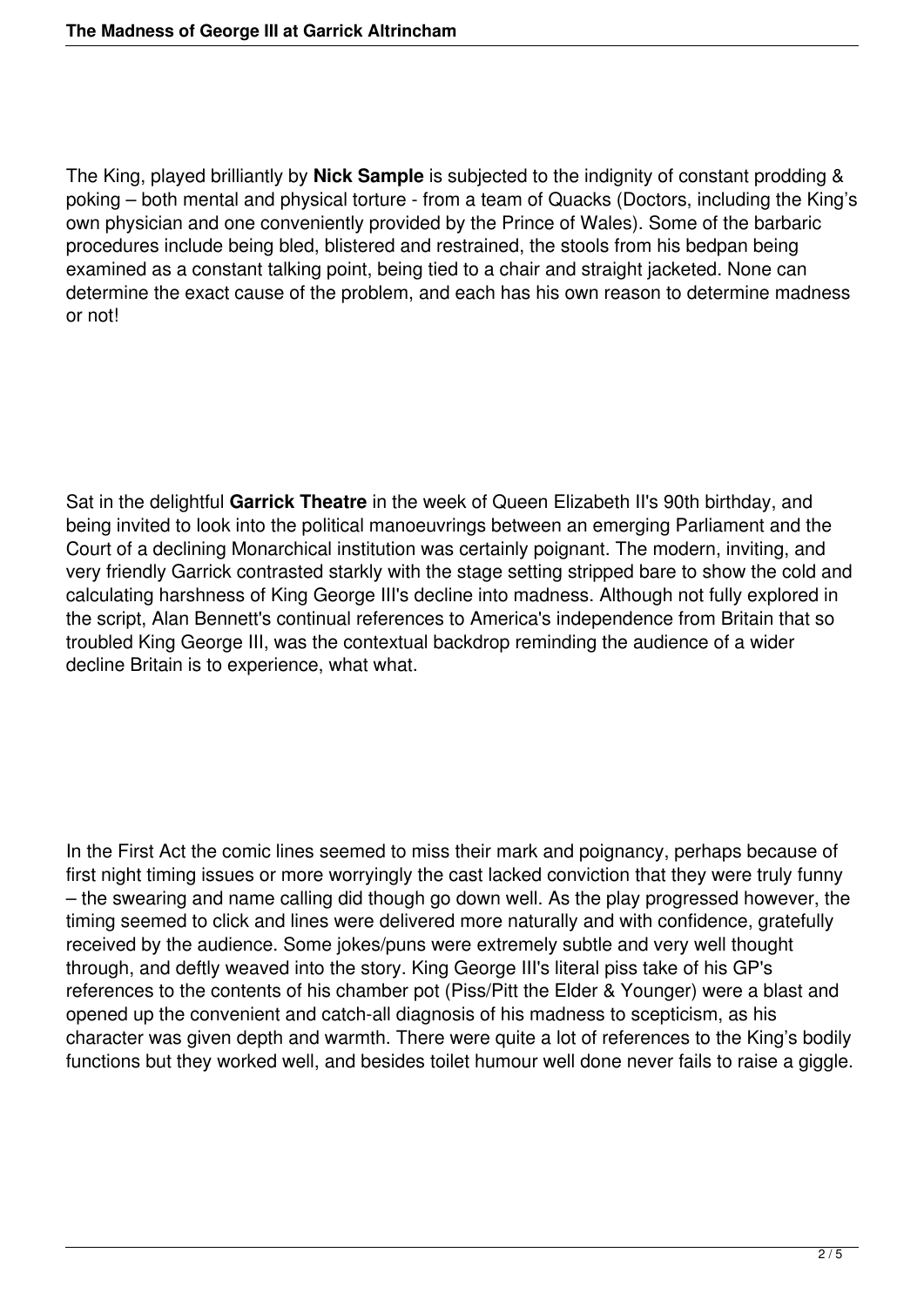**King Lear**: Clever inclusion of Shakespeare King Lear – as the King is recovering he gets Dr Willis & one of the Lords to act out King Lear and the scene is where King Lear awakes from madness – a good comparison for the state of George's mind at that point.

**Missing Elements/bit more expansion of story**: Mr & Mrs King in bed, she makes reference to a lady in waiting who is heavily pregnant and wants permission from the King to sit down during a forthcoming music recital – King says this is "preposterous & the next thing you know people with gout will want to sit down – where will it end" and refuses. However, come the day of the concert, said lady in waiting is nowhere to be seen, now surely he would have questioned her absence as it looks as though she is not attending because the King would make her stand! But more importantly the whole court would have witnessed her distress at having to stand and no doubt wonder why the King is so harsh (unfeeling or out of sorts!!). \*\*\*Point is also that having seen the film, probably slightly biased as this scene was in – same goes for other points\*\*\*



**King George III**: Nick Sample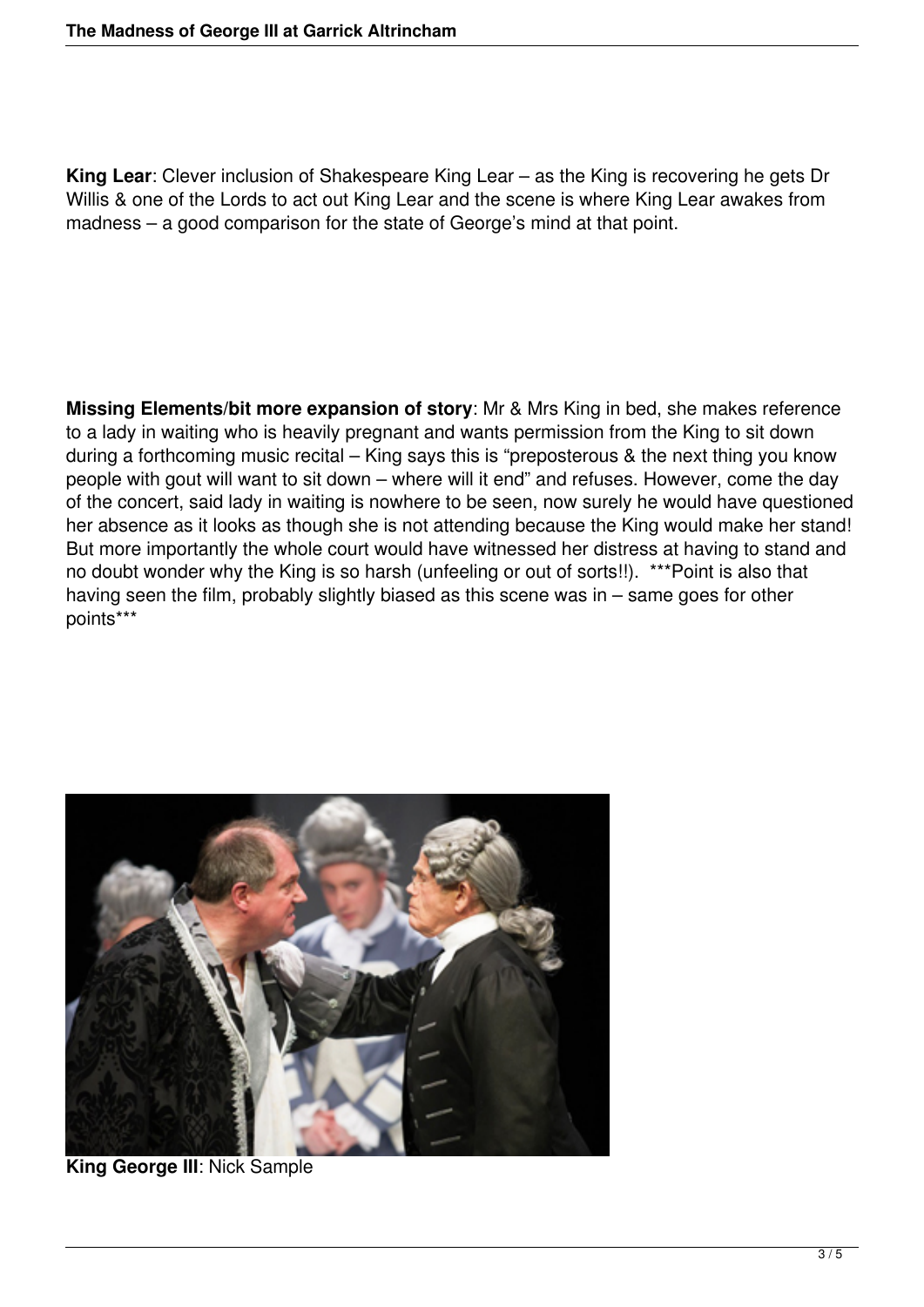## **Queen Charlotte**: Sarat Broughton

## **George, Prince of Wales**: Peter Brassington

**Tom Oliver:** Frederick, Duke of York – limited inclusion. Script didn't seem to allow the character to evolve, engage or take part in any of the scenes – when a line was delivered it seemed to come out of nowhere! No fault of actor – or maybe could have tried to make the part more his own?? Not sure how though

**Dr Francis Willis**: Martin Oldfield Takes no prisoners, using restraints and aim to 'break in' the King takes no regard of the King's power/position is there to do a job regardless – obviously no confidence in the other 3 attending Drs, who have agreed that they will unite against Dr Willis, but realises he has to give a little – he produces a daily bulletin but not in consultation, as the others wanted.

**Pitt** : (Steven Finney) Good solid performance, confident, clear but the character a little too aloof perhaps. Know it was constantly referred to that he was a cold fish, but seemed to have a lack of concern for the King whilst incarcerated, especially as he needed the king in good health to ensure the safety/continuance of his own career. He apparently visited the King once a week, but expressed no real compassion or concern at the King's treatment – could this be to do with the fact that his father went 'Mad' & he didn't want to have to re-kindle thoughts of him. It was the Prince of Wales – now Prince Regent who sent his father away and forbade his mother to visit, but surely Pitt could have done more to ensure the King's wellbeing.

**Lady Pembroke** (Meg Royle): Her mother also went 'Mad' and informed Pitt that a Dr Willis cured her and gave him contact details for him. Did she discuss this with the Queen or did she just take it upon herself to do this – wasn't explained how Pitt managed to get Prince Regent to allow Willis to get involved as he already had his own doctor and another who were there treating the King on his authority – i.e. will be declared Mad. So not sure how Pitt managed to do this.

**Director** (Celia Bonner) **Lighting** (Geoff Scullard & Team) **Stage** (Manager – Mark McEwan & Assistants) **Set Design** (Juliet Jones) **Sound** (Christine Mills, Colin Woods & Team) **Costume Design** (Mike Shaw assisted by Noel Watson; Stella Blackburn; Sylvia Hay; Julie Shaw; Betty Falmer; David Walton; Lynne Ealeh; Dallas Bradshaw; Helen Phillips)